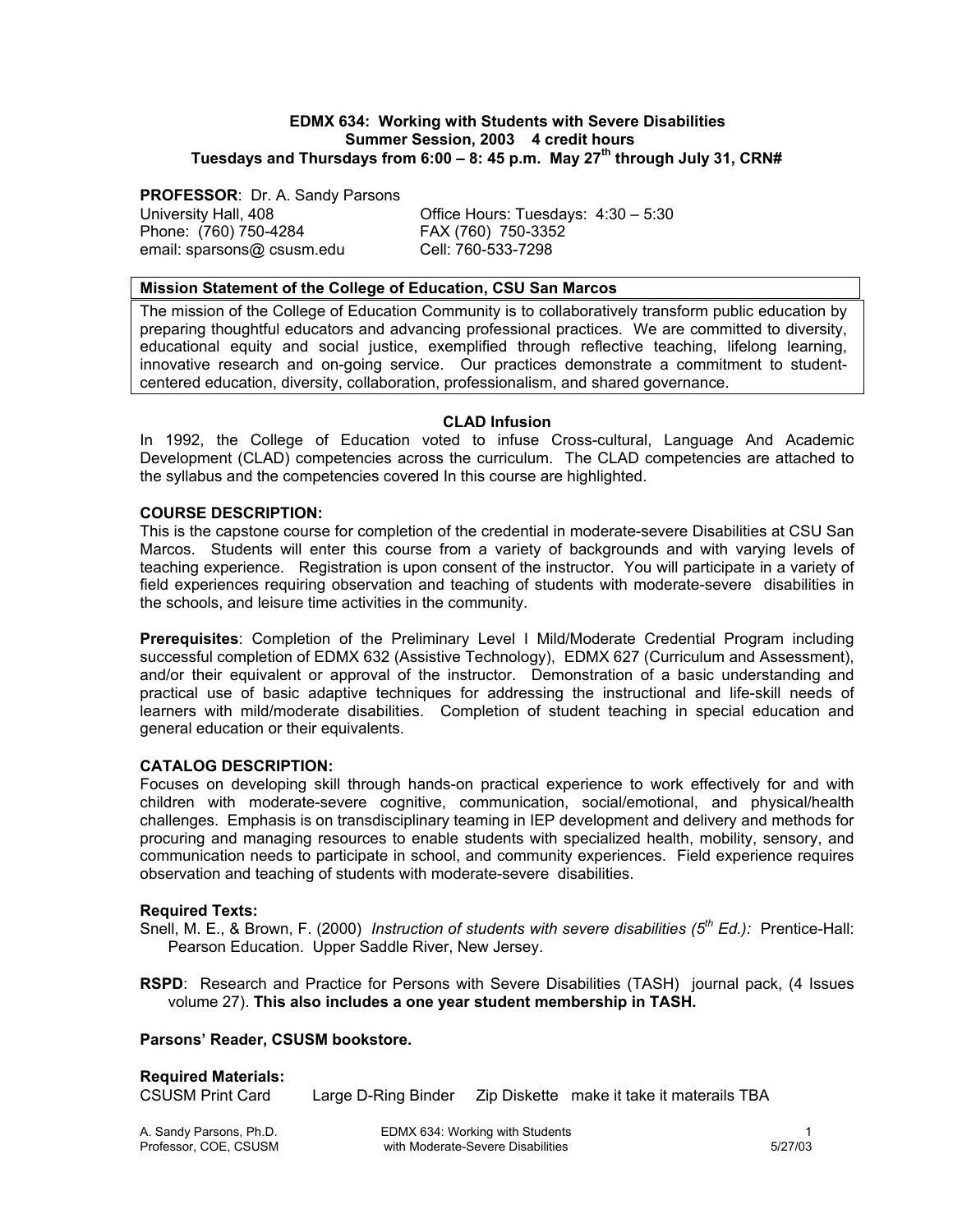# **Content and Performance Goals**

The table below indicates the CTC Level I standards and level of competence addressed by EDEX 634 and the level (i.e., knowledge, application) at which each standard is demonstrated.

|    | $M/M/S$ $M/M/S$ 24 $M/S$ $M/S$ |             |    | M/S |
|----|--------------------------------|-------------|----|-----|
| 13 |                                | 25          | 26 |     |
|    |                                | K/A K/A K/A |    | K/A |

Key:

M/M/S = Common Mild/ Moderate and Moderate/Severe Education Specialist Competency (number indicates CTC standard addressed)

M/M = Mild/Moderate Education Specialist Competency (number indicates CTC standard addressed)

- M/S = Moderate/Severe Education Specialist Competency (number indicates CTC standard addressed)
- K = Competence at **knowledge** level
- A = Competence at **application** level

# **Competencies in Working with Learners with Severe Disabilities**

Through coursework and practicum experiences, each participant will:

- 1) demonstrate knowledge of legal mandates and regulations governing specialized health care services and how the services may be delivered,
- 2) demonstrate knowledge and skills to work with families and allied school and health personnel (e.g., nurses, physicians, communication specialists, teachers) as a member of a transdisciplinary team,
- 3) demonstrate knowledge and skills to interact safely (e.g., proper handling and positioning methods, equipment use, health considerations) with students with sensory, health care and mobility issues,
- 4) demonstrate knowledge and skills to assess and determine the needs of students with moderate-severe disabilities in academic, functional life skill, cognitive, social/emotional, motor, communication and behavioral domains,
- 5) demonstrate knowledge and skills to implement various approaches for educating students with Autism,
- 6) demonstrate skill in arranging learning environments to accommodate sensory, mobility, and specialized health care needs so as to maintain student dignity and optimize student independence,
- 7) demonstrate knowledge and skills to develop and implement IEPs for students with moderate-severe disabilities,
- 8) demonstrate knowledge and skills to develop and implement accommodations and modifications to enable students' participation in school and community (i.e., home, recreation, vocational) experiences.
- 9) demonstrate knowledge of legal mandates and regulations governing specialized health care services and how the services may be delivered,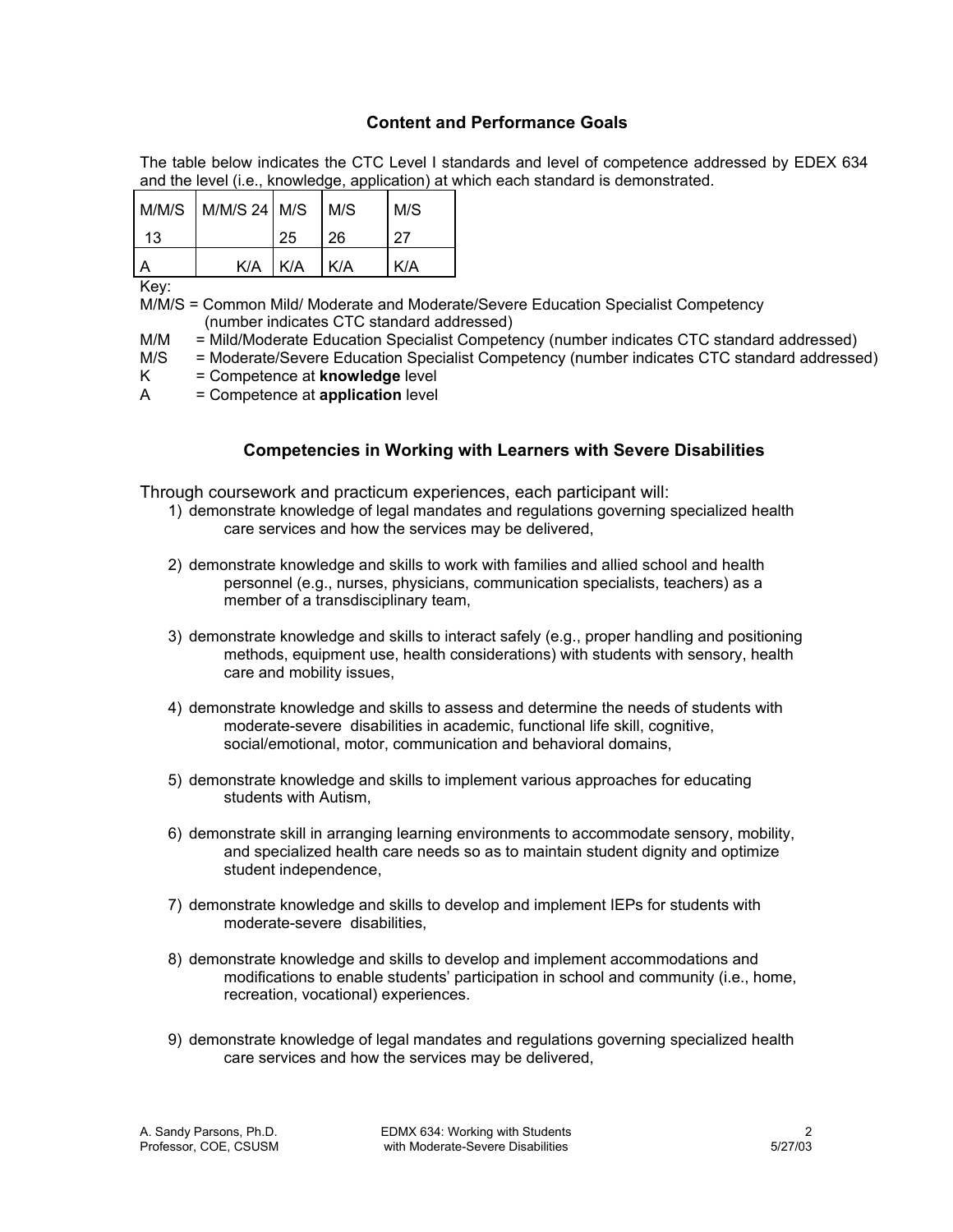- 10) demonstrate knowledge and skills to provide and procure support to families of children with multiple health, educational, and social needs.
- 11) demonstrate knowledge and skills to implement various positive behavioral change approaches (e.g., TEACCH, pivotal responses, discrete trial, floor time, social stories ),
- 12) demonstrate skill in arranging learning environments to accommodate sensory, mobility, and specialized health care needs so as to maintain student dignity and optimize student independence,
- 13) demonstrate knowledge and skills to develop and implement IFSPs, IEPs, and ITPs for students with moderate-severe disabilities,
- 14) demonstrate knowledge and skills to develop and implement accommodations and modifications to curriculum and instruction to enable students' participation in school and community (i.e., home, recreation, vocational) experiences,
- 15) demonstrate knowledge and skills to determine the needs of students with moderate-severe disabilities in academic, functional life skill, cognitive, social/emotional, motor, communication and behavioral domains,
- 16) demonstrate knowledge and skills in developing and implementing functional curriculum and instruction to promote:
	- a) personal care skills and address sexuality issues,
	- b) functional academics and language skills,
	- c) functional nonverbal communication skills,
	- d) domestic and daily living skills,
	- e) community skills through community-based instruction,
	- f) employment skills and employment options,
	- g) integrated community recreation and leisure opportunities,
	- h) transition to adulthood and supports to promote quality life experiences as an adult,
	- i) post-secondary education options.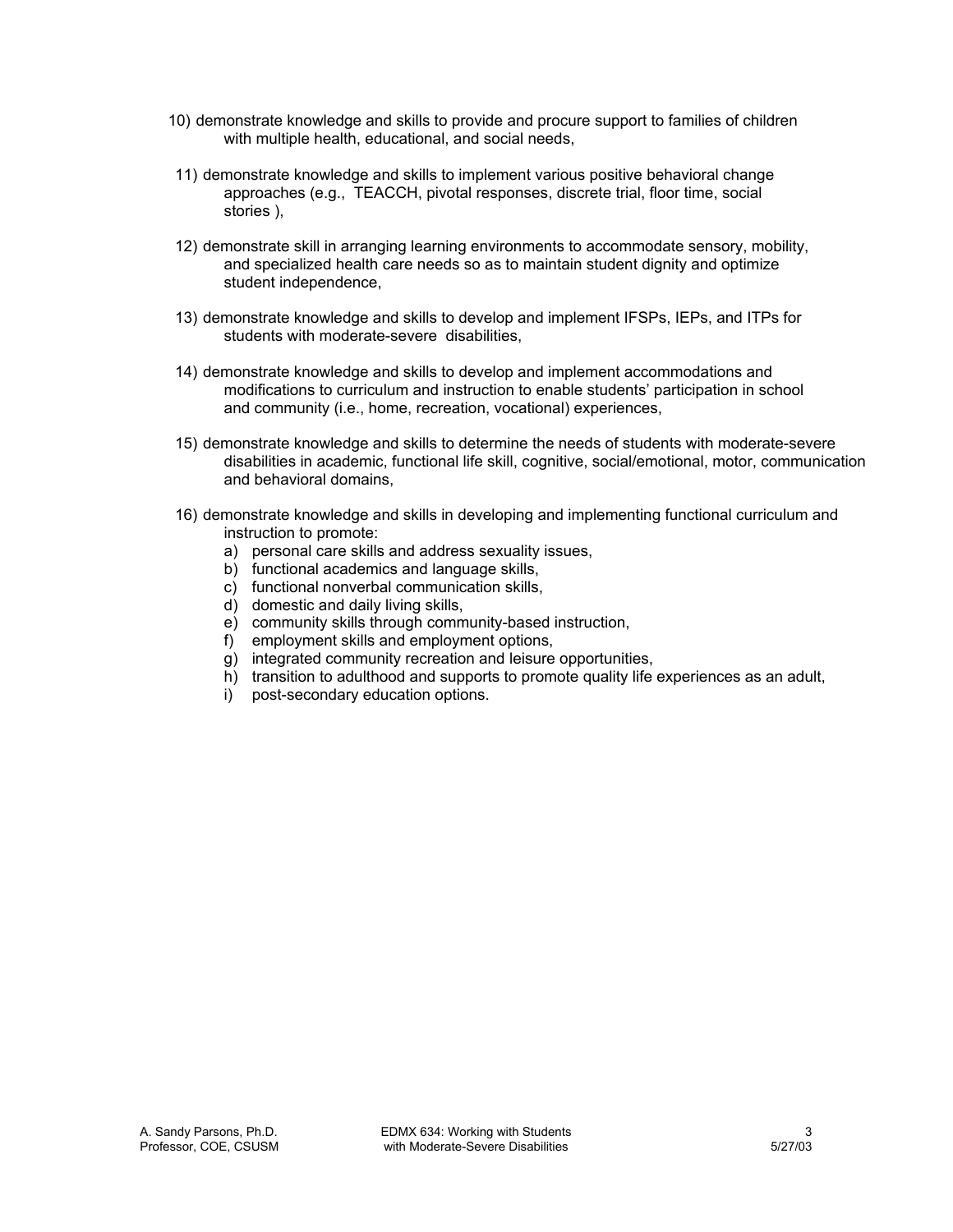# **Administrative Requirements**

**Coe Attendance Policy**: A good student is one who adheres to standards of dependability and promptness. This course is comprised of 12 F2F class sessions across a 10-week period. Students who miss more than two of the ten F2F class sessions of this course; or who are late for, or leave early from three or more F2F sessions of this course, will be unable to receive a grade of (A). Students missing more than three F2F class sessions, or who are late or leave early from four or more F2F sessions will be unable to receive a passing grade for this course (C+ or better).

Students are required to keep up with the Web Based Instruction (WBI) component of this course. **Due to the fast pace of this course, DB prompt MUST be posted in the week they are due. Late postings will not receive full points.** Be sure to check the Discussion Board for the prompts and assignments for each week of class. The work for each week is to be completed prior to attending class on Wednesday night. The specific due dates are listed in the syllabus course schedule.

**Assignment Policy**: Each assignment is due on the date indicated on the syllabus. **Keep a hard copy of each assignment turned in. Burden of proof of assignment completion is upon the student.**

- Plagiarism of any type will result in a failing grade. Students making unauthorized copies of copyrighted microcomputer software will receive a failing grade.
- Students are required to keep a copy of all work in case any work becomes lost. All proof of work accomplished is the responsibility of the student.
- It is strongly advised that students keep up with the assignments from week to week.

**Web Based Instruction Policy**: There are two components to the WBI Discussion Board portion of this course**. Posting your own response** to each of the prompts posted by the professor, and **posting responses to the posting of peers** when indicated in the professor's prompt. These must be thoughtful posts and not just "I agree with my classmate", or "ditto", or "I think the very same thing". Responses to peers should be in complete thoughts and constructed of several sentences. You may want to compose off line in Word and then copy and paste your well thought out responses into the message area of your reply before posting.

**Discussion Board Postings**: Students must post responses to the Weekly Discussion Board prompts before the end of that week of class (by the Monday prior to the next Tuesday evening F2F session). These specific dates are listed on your syllabus. Every student is also required to read and respond to at least one posting of peers in the class each week as indicated.

**Evaluation of Postings**: Student postings of responses are well thought out, well written, address every portion of the professor's prompt, and are posted on time. When asked to respond to the posting of a peer, these are also well formed and professional.

**Note**: If you have extraordinary circumstances in your life which impact upon your attendance or assignments, please let us know. If you have any questions or concerns, please contact the instructor.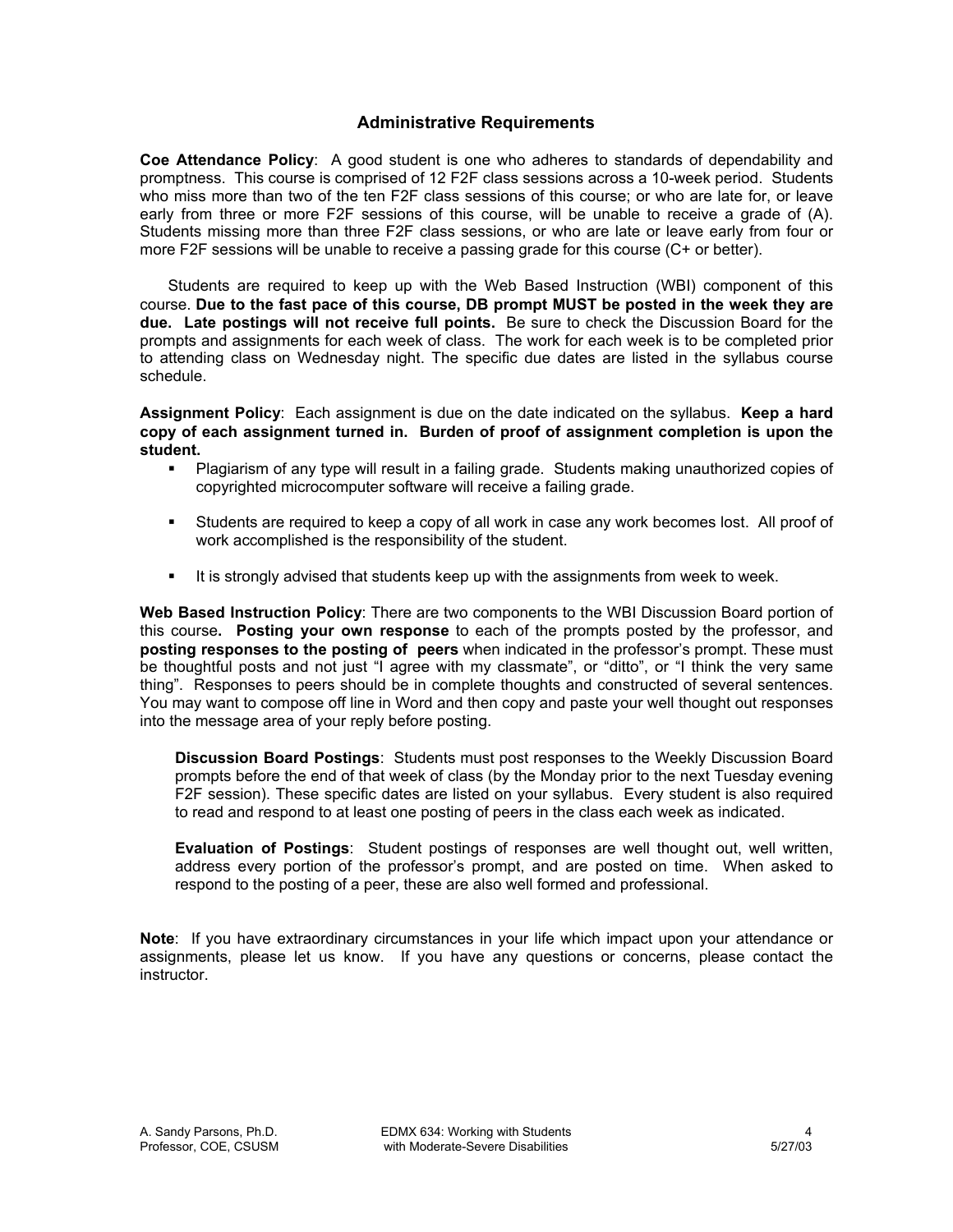# **Academic Requirements EDMX 634 (4 credits) Assignments And Points For Meeting Course Objectives**

# **Face 2 Face Components (F2F) 340**

| Collaboration/Participation (12 F2F Sessions) | 120 (ten points per class meeting)  |
|-----------------------------------------------|-------------------------------------|
| Study Guides (7)                              | 70 (10 points for each Study Guide) |
| Resource Area Report for File (group)         | 100                                 |
| Power Point Presentation on RAP               | 20                                  |
| *Individual Class Binder Check Off: 30        |                                     |

# **Field Based Components (FBC) 150**

| <b>Practicum Participation Log</b>               |    |                                                                                   |
|--------------------------------------------------|----|-----------------------------------------------------------------------------------|
| These 110 points include the following products: |    |                                                                                   |
| Daily Reports:                                   |    | 50 $(5 \text{ } \textcircled{2})$ 10 = 50) for five days in the field             |
| Leisure Time Reports                             |    | 60 $(2 \text{ } \textcircled{a} 30 = 60)$ for two community-based activity visits |
| Synthetic Course Reflection 20                   |    |                                                                                   |
| <b>Risk Forms</b>                                | 10 |                                                                                   |
| Time Sheet (signed)                              | 10 |                                                                                   |
|                                                  |    |                                                                                   |

# **Web Based Instruction (WBI) Components 140** Participation in weekly discussions

| <b>TOTAL POINTS:</b>                                                                                            |    | 630 |
|-----------------------------------------------------------------------------------------------------------------|----|-----|
| <b>Course Reflection posted to DB</b>                                                                           | 20 |     |
| (five points per week)                                                                                          |    |     |
| Response to postings of peers                                                                                   | 40 |     |
| (ten points per week)                                                                                           |    |     |
| Response to Instructor's Prompts                                                                                | 80 |     |
| controlled the model of all and additional controllers in the controllers of the controllers in the controllers |    |     |

\* All work for this course will be organized into a large binder to be checked off by Dr. Parsons on the second to the last night of the course.

**Note**: you should devote/plan on six hours of work outside of class time for the completion of the F2F related and work in this class.

# **Collaboration/Participation** ( **ten points per class session)**

# **(If you have extenuating circumstances/emergencies, please speak with Dr. Parsons) Purpose:**

This course is comprised of 12 F2F class sessions across a 10-week period. Students who miss more than two of the 12 F2F class sessions of this course; or who are late for, or leave early from three or more sessions of this course, will be unable to receive a grade of (A). Students missing more than three class sessions, or who are late or leave early from four or more sessions will be unable to receive a passing grade for this course (C+ or better).

Experts in the education community are scheduled for each class so make ups for missed class sessions are all but impossible. The field of working with individuals with moderate - severe disabilities requires knowledge of many and varied resources and agencies. The purpose of the F2F portion of the course is to provide participants with a weekly opportunity to demonstrate their understanding of critical aspects of this course and application of these ideas to professional practice while interacting with a professional learning community. Do not miss class on campus nights. If an emergency situation arises, please contact Dr. Parsons about your absence.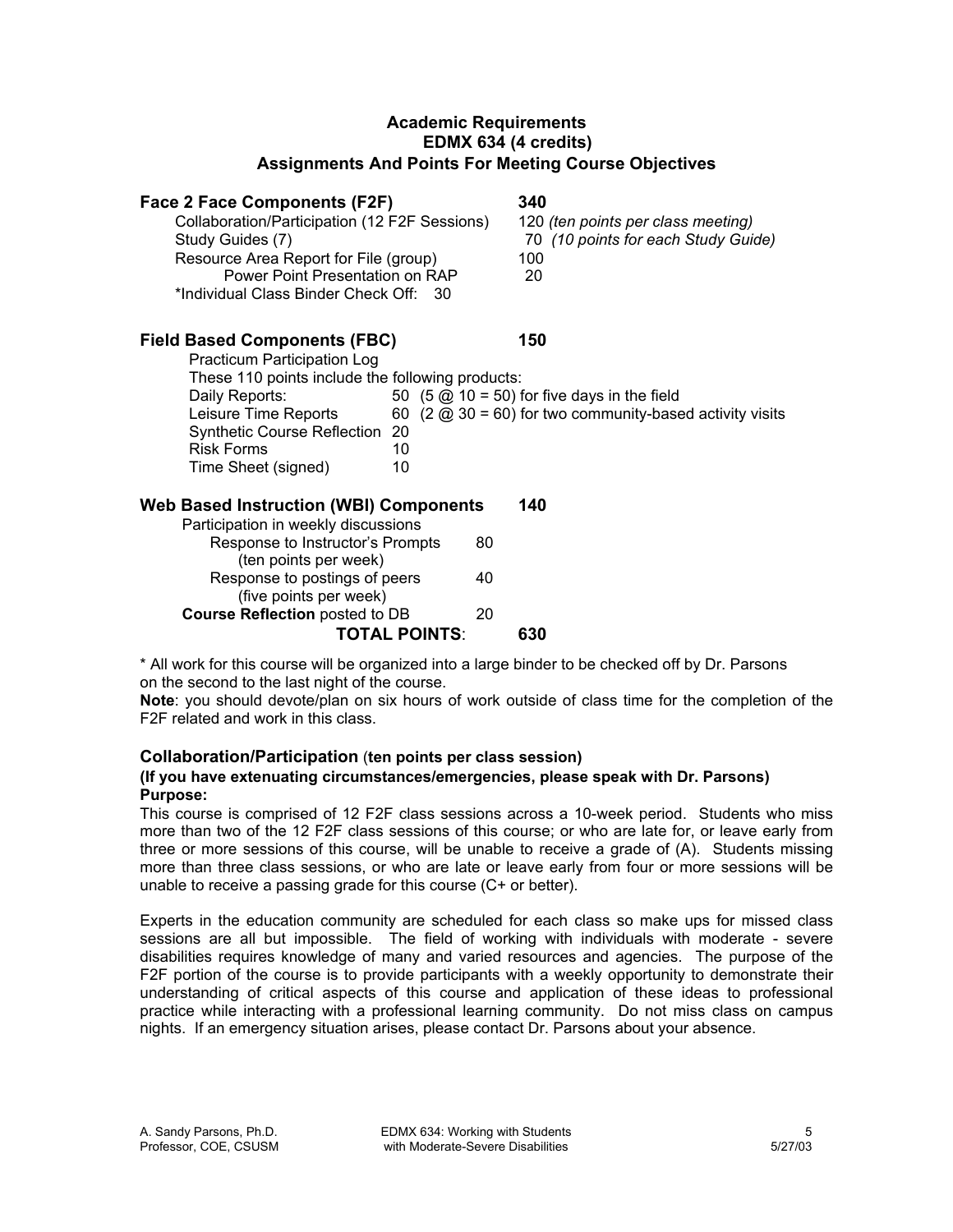#### **Description:**

entire time of the class. collaborating and cooperating with fellow students and the professor, and overall professional attitudes demonstrated while in class. Be sure to read COE attendance policy stated above under administrative requirements. This course meets in an intensive time period. While this is an advantage to student's summer schedules, it requires very dedicated and consistent attendance during the course. These points are awarded on the basis of arriving on time, having assignments completed and ready, staying the

participate in order to accomplish any completed project. Team members are expected to be considerate and group minded in scheduling working sessions to complete course assignments. Much work for this course is collaborative. In real life, all team members must collaborate and

### **riteria C for Grading Participation:**

speakers; patience and flexibility with the technology/materials. Arrive on time with all reading **omple c ted,** and stay the full time of the class session. Participation points will be assigned on the following criteria: collaborative cooperation in all class activities and group assignments; enthusiasm for the content and activities; respect for the

e lab environment and equipment, e.g. **absolutely not food or drink in the lab.** th When in the computer lab, appropriate use of the lab, hardware and software. Respect for

#### **Study Guides on the Text:**

The questions to be addressed for each of the Study Guides are provided prior to the due date. These Study Guides are also posted on the course web site under the Documents section.

#### **Purpose:**

**e readings have been completed prior to class is essential to effective assumption that th ourse learning**. **c** To assure that all readings are completed with critical thought and reflection before the class period in which they are discussed. Because group activities and other active learning procedures are used to introduce and reinforce substantial amounts of material covered in this course, **the**

#### **Description:**

are specified on the course schedule in this syllabus. Participants will provide typed responses to specific questions provided by the professor on each of the reading assignments during this course. Together, these questions will provide a summary of your readings. The responses to these seven Study Guides must be typed. This assignment must be turned in turned in at the beginning of class the night each is due. Due dates

must also be present in class and prepared to discuss the reading assignments in order to receive full credit for this assignment. These are to be placed in a section for Study Guides in your Class Binder. Participants

### **riteria C for Evaluation**:

Study Guides are complete, address all materials and questions, and are well thought out Late assignments will receive reduced credit. Study Guides completed and turned in on time on each due date. and well written.

### **Sections for the Individual Class Binder:**

## **Table of Resources: titles of each section with description of content.**

Handouts from lectures, other resources Resource Area Reports (group assignment) Handouts of Guest Speakers by topic (e.g. parents, agencies, TEACCH, etc.)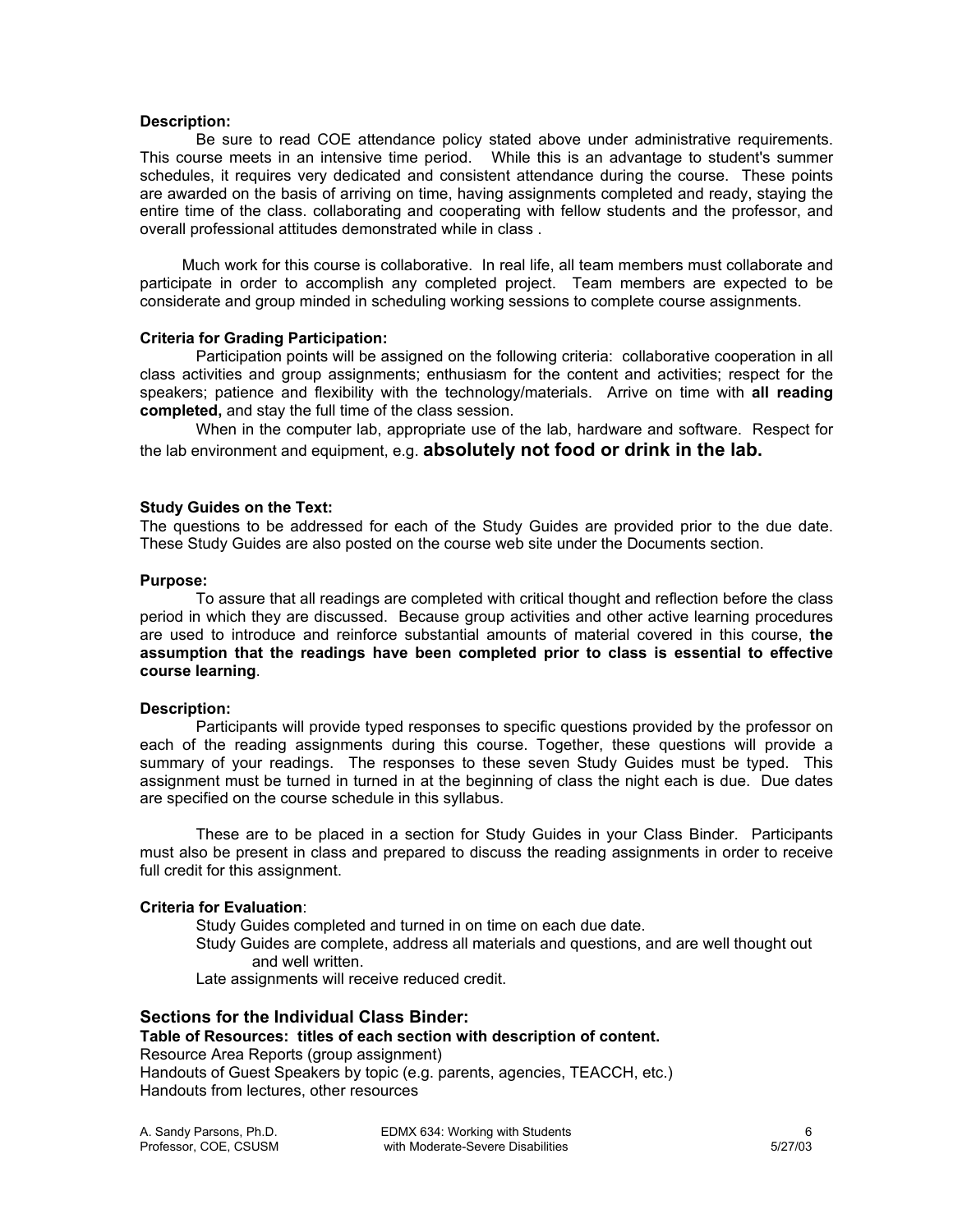# **Practicum Participation Log on practicum work in the field: (keep these in a folder):**

Daily Reports (5) (these are due **one week** after completion of the practicum) Leisure Time Reports (2) Synthetical Summary of Field Experiences (1) Time Sheet with signatures Master Teacher Evaluation Form Risk Forms

## **CALCULATION OF COURSE GRADE**

Points will be totaled for all assignments and percentages will be calculated. Grades are then computed according to the following

## **GRADING SCALE: (represents percentages of total points)**

| A  | 93   | А- | 90 |
|----|------|----|----|
| B+ | 87   | B  | 83 |
| B- | 80   | C+ | 77 |
| C  | - 73 | C- | 70 |

**Criteria for Course Grading:** (CSUSM General Catalog for l996-97, page G-3)

A (Excellent): Performance of the student has been at the highest level, showing sustained excellence in meeting all course requirements and exhibiting an unusual degree of intellectual initiative.

B(Good): Performance of the student has been at a high level, showing consistent and effective achievement in meeting course requirements.

C (Satisfactory): Performance of the student has been at an adequate level, meeting the basic requirements of the course.

**NOTE: The minimum acceptable grade for courses in the professional education sequence is C+, but a B average must be maintained.**

D (Passing): Performance of the student has been less than adequate, meeting only the minimum course requirements.

F (Failing): Performance has been such that minimal course requirements have not been met.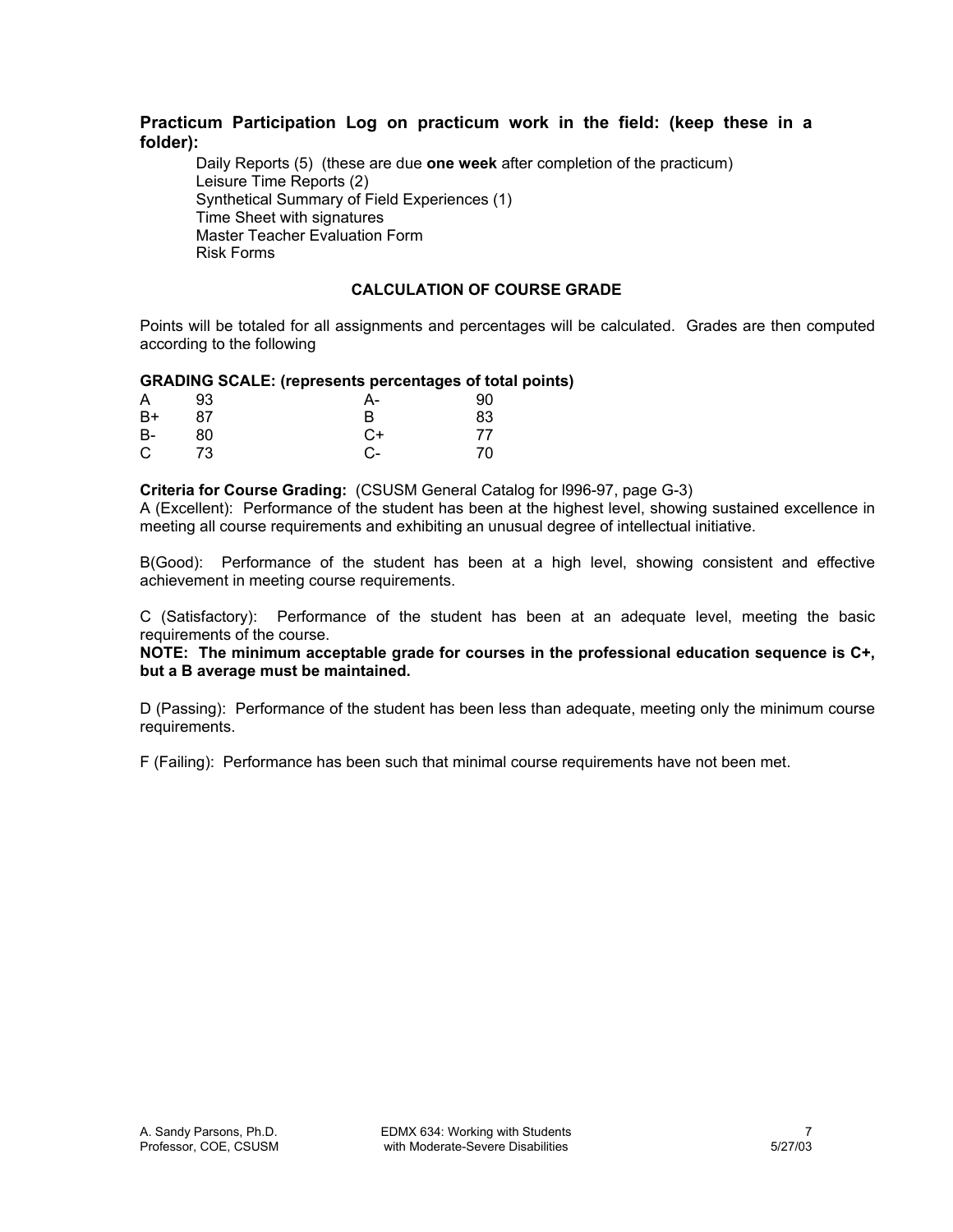# **EDMX 634 Course Schedule, 2003**

| Week #              | <b>Topics</b>                                                                           | <b>Readings/Study Guides Prep</b>                                                      | <b>Assignments Due</b>      |
|---------------------|-----------------------------------------------------------------------------------------|----------------------------------------------------------------------------------------|-----------------------------|
|                     |                                                                                         | RPSD V 27 (4) 227-238 6/03                                                             |                             |
| Week $# 1$          | Introduction to the course and field placements                                         | Chapters 8 and 16 (SG 1) for 6/03                                                      | Class Attendance,           |
| 5/27 *F2F           | Overview of WBI Components                                                              | Prepare Study Guide #1 this week                                                       | EDMX 634 Survey due         |
| *WBI                | Week One Discussion Board                                                               | <b>Complete WBI Prompts</b>                                                            | WBI postings by 6/02        |
|                     |                                                                                         | RPSD V 27 (2) 125-140 6/10                                                             |                             |
| Week #2<br>6/03 F2F | <b>Case Coordination and Agencies:</b><br>UCP, Regional Centers, CA Children's Services | Chapter 1 & 6 (Austim Reflection) for 6/10<br>Readings/Reflections on Autism this week | <b>Study Guide #1 due</b>   |
| <b>WBI</b>          | <b>Week Two Discussion Board</b>                                                        | <b>Complete WBI Prompts</b>                                                            | WBI postings by 6/09        |
|                     |                                                                                         | RPSD V 27 (1) read intro & choose                                                      |                             |
|                     |                                                                                         | one featured article (pages 8 - 69) 6/17                                               |                             |
| Week #3             | <b>Autism Spectrum</b>                                                                  | Chapters 2 & 14 (SG 2) for 6/17                                                        | <b>Autism Reflection on</b> |
| 6/10 F2F            | <b>Issues in Autism</b>                                                                 | Prepare Study Guide #2 this week                                                       | chapt 1 & handouts          |
| <b>WBI</b>          | <b>Week Three Discussion Board</b>                                                      | <b>Complete WBI Prompts</b>                                                            | WBI postings by 6/16        |
|                     |                                                                                         | RPSD V 27 (4) 239-249 6/24                                                             |                             |
| Week #4             | <b>Parents and Families</b>                                                             | Chapters 11 and 12 (SG 3) for 6/24                                                     | Study Guide #2 due          |
| 6/17 F2F            | Exceptional Family Resource Center (EFRC)                                               | Prepare Study Guide #3 this week                                                       |                             |
| WBI                 | Week four Discussion Board                                                              | <b>Complete WBI Prompts</b>                                                            | WBI postings by 6/23        |
|                     |                                                                                         | RPSD V 27 (3) 165-174 6/26                                                             |                             |
| Week #5             | <b>Communication Systems</b>                                                            | Chapters 3 & 5 (SG 4) for 6/26                                                         | Study Guide #3 due          |
| 6/24 F2F            | Mayer-Johnson Make it Take it workshop                                                  | Prepare Study Guide #4 this week                                                       | communication lab is due    |
| WBI                 | Week five Discussion Board                                                              | <b>Complete WBI Prompts</b>                                                            | WBI postings by 6/25        |
|                     |                                                                                         | RPSD V 27 (4) 250-260 7/08                                                             |                             |
| Week #6             | Assessment of Individual with Severe Disabilities                                       | Chapter 4 & 13 (SG 5) for 7/08                                                         | Study Guide #4 due          |
|                     | 6/26 THURSDAY CLASS MEETING The CAPA<br>Ms. Jaime Tate: SDCOE                           | Prepare Study Guide # 5 7/08                                                           |                             |
| <b>WBI</b>          | Week six Discussion Board                                                               | <b>Complete WBI Prompts</b>                                                            | WBI postings by 7/01        |
|                     |                                                                                         |                                                                                        |                             |

A. Sandy Parsons, Ph.D. EDMX 634: Working with Students 8 Professor, COE, CSUSM with Moderate-Severe Disabilities 5/27/03